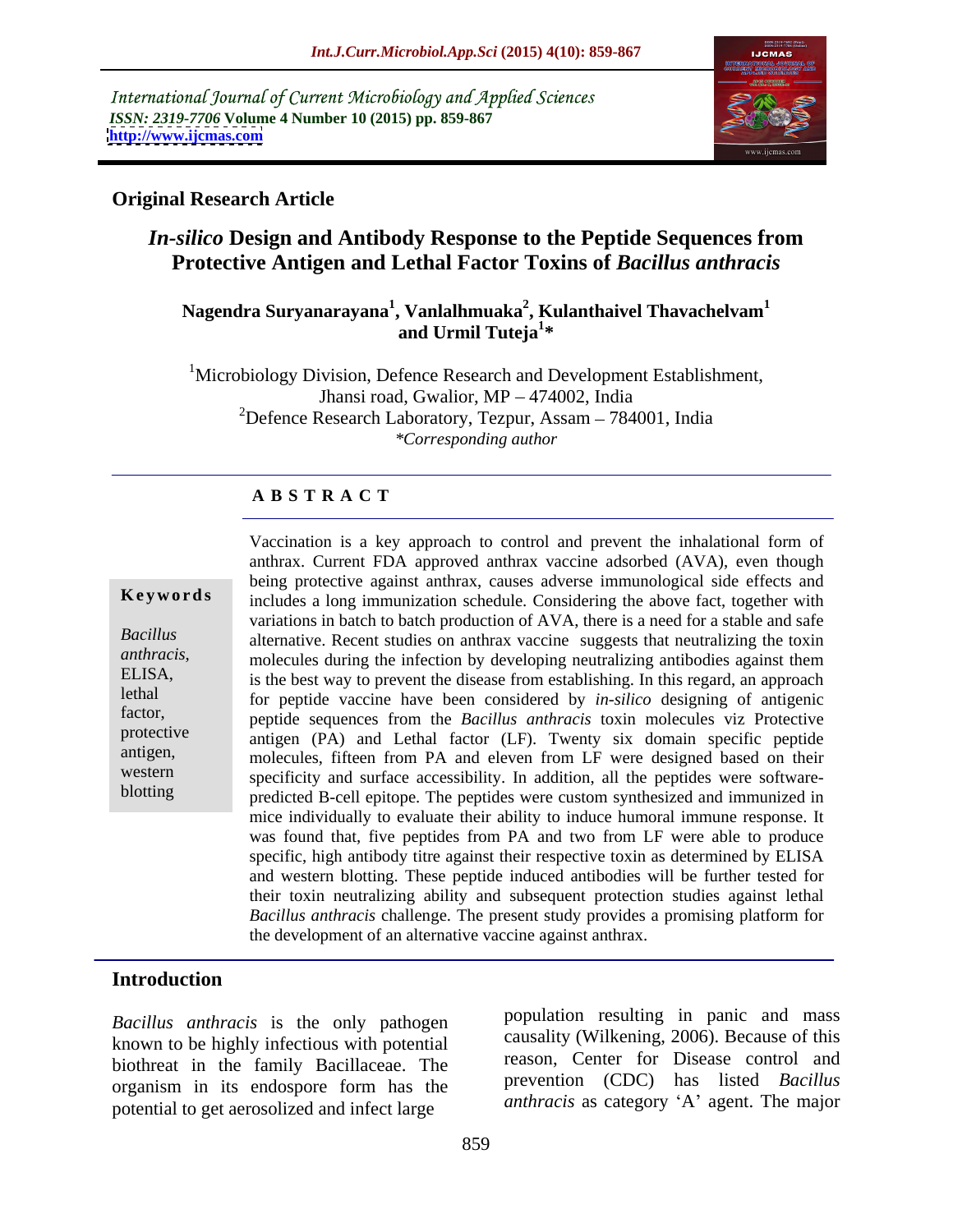virulence factor in *Bacillus anthracis* are the protein of *Bacillus anthracis* has been under exotoxins components comprised of three clinical trial and is likely to replace the proteins viz protective antigen (PA), lethal factor (LF) and edema factor (EF). These Since cold chain storage and long lasting proteins assemble in two different ways to memory to the anthrax vaccine molecule is a form lethal toxin (LeTx) and edema toxin major area of concern, research is focused (EdTx). Basically anthrax toxin belongs to towards safe alternatives, like DNA and A-B toxin superfamily where the B moiety peptide based vaccine approach. Even binds to cell surface receptor and though DNA and peptide vaccine overcomes translocates the A moiety inside the cell (Odumosu *et al.,* 2010). In case of anthrax, PA acts as B moiety and LF/EF acts as A immunological response primarily due to the moiety. Once LF/EF is inside the cell they lack of proper adjuvant formulation and can exert their enzymatic effects leading to anthrax related symptoms (Friedlander *et* 

bacterium but fail to protect at later stage of protection against the disease. The recent times to combat anthrax toxin developing the rapeutics and vaccine Vaccine Adsorbed (AVA), the only FDA *et al.*, 2005). approved anthrax vaccine for humans is still out from past few years. Recombinant subunit vaccine consisting of only PA and the sera was tested by ELISA and

existing vaccine (Bellanti *et al*., 2011). the above said hurdles, most of the times these vaccines fail to elicit sufficient right mode of delivery.

*al*., 1986; Hanna *et al*., 1992; Friedlander *et*  In the recent times considerable progress has *al*., 1993; Szarowicz *et al*., 2009 and been made towards peptide vaccine for Newman *et al.*, 2010). The anthrax and is showing promising results The disease can be managed with vaccine Peptide vaccine consisting of B cell epitopes and antibiotics at pre and post exposure are known to be effective against anthrax as stages respectively (Chitlaru *et al*., 2010). these epitopes enhances humoral antibody Antibiotics work by killing the circulating response that is sufficient in providing infection when toxin molecules are availability of protein sequence information produced in huge amounts (Altboum *et al*., and large number of computational 2002). Anti toxin antibodies and small methodologies to predict B and T cell molecule inhibitors have made their way in epitopes have made it an easy approach for molecule but still under clinical trials (Hu *et*  molecules against infectious diseases. *In al*., 2008 and Malkevich *et al*., 2013). As far *silico* design of epitope vaccine has been as prophylaxis is concerned, vaccination is proved to be a promising approach for the only approach which is known to combating many diseases like malaria, provide protection against the disease. cancer, multiple sclerosis etc (Knutson *et* Developed during the early 1970's, Anthrax al., 2001; Lopez *et al.*, 2001 and Bourdette (Kaur *et al*., 2009 and Ascough *et al*., 2014). protection against the disease. The and large number of computational methodologies to predict B and T cell developing therapeutics and vaccine *et al*., 2005).

in use due to its robust protective efficacy in In the present study, we have designed a spite of its adverse immunological side series of 15mer peptide sequences from effects (Vietri *et al.*, 2006 and Weiss *et al.*, *Bacillus anthracis* lethal toxin components 2007). Progress in this regard to obtain PA and LF which are predicted to be better vaccine molecule that reduces the antigenic and acts as B cell epitopes as immunization schedule and has no determined by protein sequence information immunological side effects has been carried and the web servers. Further, these peptide *Bacillus anthracis* lethal toxin components PA and LF which are predicted to be sequences were immunized to Balb/c mice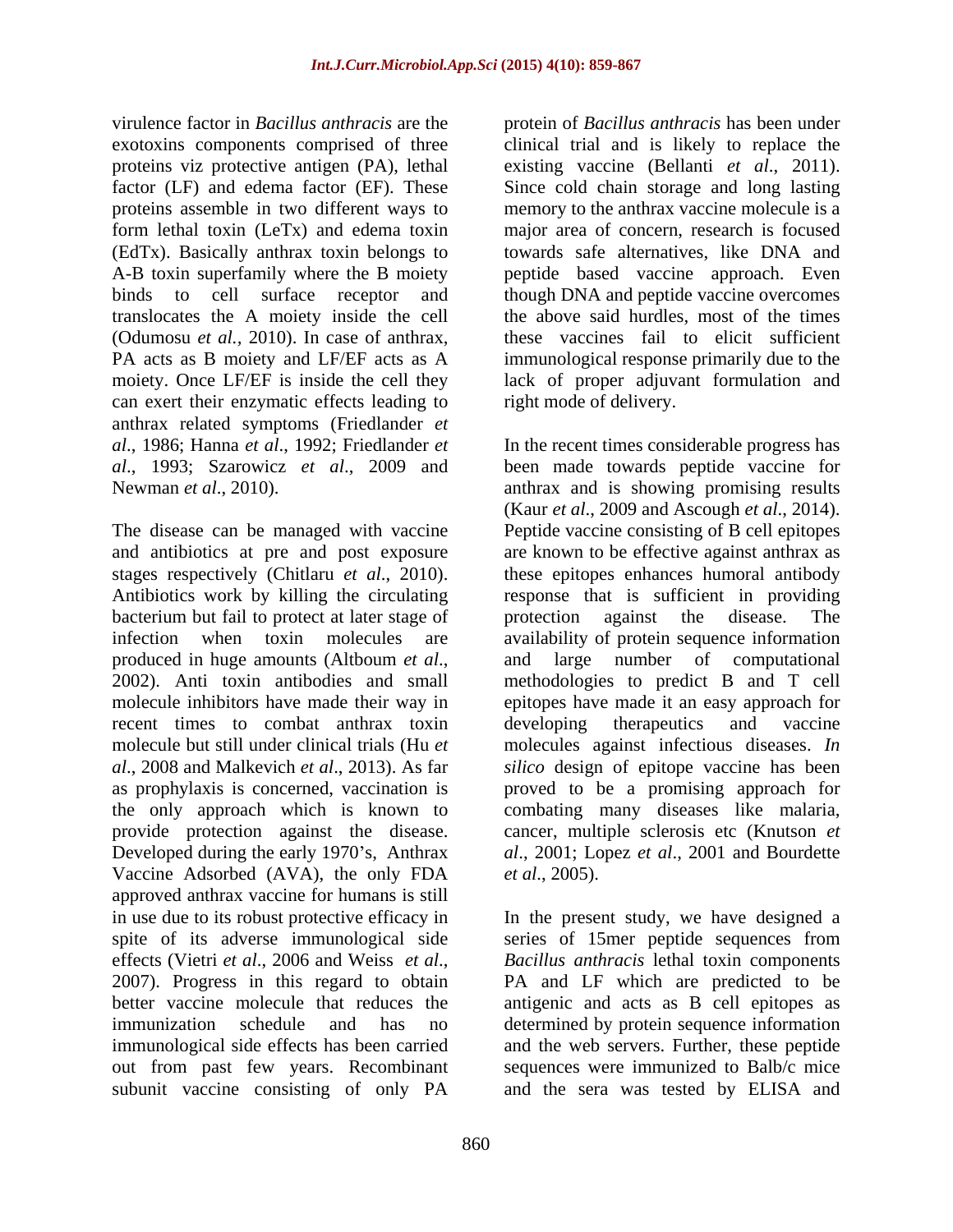used as a potential vaccine molecule against

*In silico* **designing of peptide sequences:** final immunizations, each group sera was The coding sequences for PA and LF were  $\qquad$  pooled together and stored at -20  $\degree$ C until retrieved from National Centre for Biotechnology Information (NCBI), USA. The accession numbers for PA and LF were **Anti body response of peptide immunized** P13423 and P15917 respectively. A series of mice sera: 15 mer peptide sequences were generated that overlapped 14 amino acids and **Indirect-Enzyme linked Immunosorbent** represented the whole protein. A total of 750 and 794 peptide sequences from PA and LF  $\qquad$  5  $\mu$ g ml<sup>-1</sup> of PA and LF respectively in 0.1 were obtained which were 15 amino acids in M carbonate buffer and kept overnight at 4 length. All the peptide sequences were <sup>o</sup>C. Next day, both the plates were blocked subjected to protein BLAST to obtain the with 5% skim milk at room temperature for sequences with 99% specificity to their 2 hours following which, PA and LF peptide respective native proteins which reduced the immunized sera at 1:100 dilution was added peptide sequences to 111 and 96 for PA and LF respectively. Further the peptides were After incubation for one hour at room selected based on their physicochemical temperature, plates were washed four times properties like surface accessibility, with TBS-T and further incubated with anti antigenicity and B cell epitope mouse IgG-HRP conjugate at 1:10,000 characteristics with the help of web servers dilution (A4416, Sigma Aldrich Chemicals, Immune Epitope Database (IEDB): Bengaluru, india) at room temperature for [www.iedb.org](http://www.iedb.org) and BCePred: one hour. The plates were washed with [www.imtech.res.in/raghava/bcepred](http://www.imtech.res.in/raghava/bcepred) (Saha and Raghava, 2004). The final screening of phenylenediamine dihydrochloride (OPD) the peptides was done based on the epitope interactive sites on individual proteins  $PA$  2 N  $H_2SO_4$ . The absorbance was recorded and LF (Varughese *et* al., 1999; using UV-Vis microplate reader (BioTek, Cunningham *et* al., 2002; Melnyk *et* al., Winooski, VT) at 495 nm. All the 2005; Oscherwitz *et* al., 2009 and experiments were done in triplicate and the [www.uniprot.org/uniprot/13423](http://www.uniprot.org/uniprot/13423)). By sera from unimmunized mice was taken as employing the above approach 15 specific and antigenic peptide epitope sequences were obtained for PA and 11 for LF **Western blotting:** Western blotting analysis respectively. Theses peptides were custom of high antibody titer immunodominant PA synthesized from Biolinkk India Pvt Ltd, and LF peptide sera was performed against

**Immunization of Balb/c mice:** The domains were resolved in 10% sodium

western blotting to determine the peptides were dissolved in sterile water to immunodominant epitopes that could be obtain 2mg/ml stock solution. 100 µg of anthrax. group of three mice in emulsion with **Materials and Methods with an interval of 2 weeks between each** each peptide sequences were immunized to a Incomplete Freund's adjuvant three times schedule. Mice were bled one week after the further use.

# **mice sera:**

**Assay:** Two 96well plates were coated with of PA and LF respectively in 0.1 to PA and LF coated plates respectively. TBS-T and developed with ortho substrate and the reaction was stopped with negative control.

India and used for immunization purpose. their respective native proteins and their domain. Briefly, PA and LF along with their domains were resolved in 10% sodium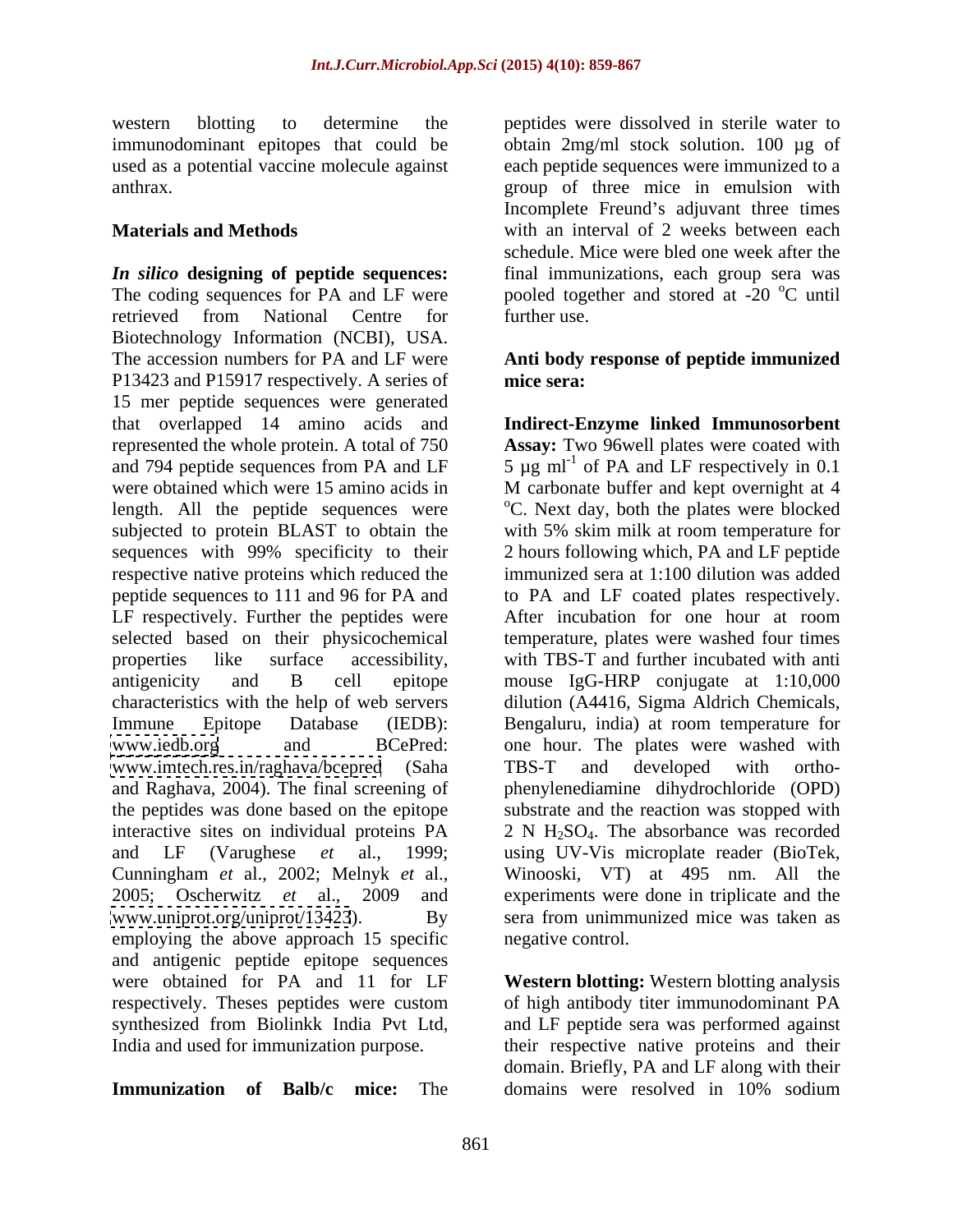dodecyl sulphate polyacrylamide gel **sequences:** All the 26 peptide sequences electrophoresis (SDS-PAGE) and were immunized to a group of three Balb/c transferred on to nitrocellulose membrane mice and their sera was collected for using semi dry blotting system (Hoefer berforming Indirect ELISA. Serum TE70X, San Francisco, USA). After antibodies of five peptide sequences from blocking with 5% skimmed milk for one PA and two from LF were found to be hour at room temperature, the membrane highly reactive to their respective native was incubated with PA and LF reactive proteins as evident by high antibody titer in peptides sera. Following washing with PBS- T and PBS, the membranes were further incubated with anti mouse IgG HRP given in Table 2. The remaining peptides conjugate (A4416, Sigma Aldrich immunized sera and the sera from control Chemicals, Bengaluru, India) at the dilution group failed to evoke any immune response of 1:5000 and finally developed with  $3.3'$ - to PA and LF. Diaminobenzidine (DAB) substrate (D 4418, Sigma Aldrich Chemicals, Bengaluru, **Western Blotting:** Sera from all the seven India). The immunodominant peptide epitope experience in the example of the example of the example of the example of the example of the example of the example of the example of the example of the example of the example of

**Statistics:** Statistical comparison for IgG Analysis was done by one way ANOVA using GraphPad Prism demo version 6.0.

**Antigenic peptide sequences:** *In silico* for surface accessibility, antigenecity and B 1. In specific, peptide sequences PA 1-4 4 region. Similarly, peptide sequences LF 1- 3 were from LF domain 1while peptide sequences LF 4-11 belongs to LF domain 4

**Selection of Immunodominant peptide**

performing Indirect ELISA. Serum ELISA (Figure 1). The list of immunodominant peptide sequences are to PA and LF.

titer of PA and LF peptide immunized mice Peptide sequence PA 1 sera could react with sera with control mice was performed. native PA and PA domain 1 while peptide The *p* value greater than 0.05 was Similarly, peptide sequence LF 1 could react considered statistically significant. with full length LF and LF domain 1 and LF **Results and Discussion** (Figure 3). immunodominant peptide epitope immunized mice, five from PA and two from LF were analyzed by western blotting. sequences  $PA$  11 - 14 sera reacted to both full length PA and PA domain 4 (Figure 2). 4 peptide sera reacted with full length LF (Figure 3).

screening of PA and LF protein sequences advance in the field of anthrax research cell epitope characteristics was carried out attack. With the availability of protein using web servers and Uniprot protein sequence information and computer aided information database along with available vaccine designing platform, development of literatures. A total of 26 antigenic 15mer epitope based peptide vaccine has become peptide epitope sequences, 15 from PA and easy in terms of time and cost. Although 11 from LF were designed as listed in Table present vaccine AVA is known to confer were from PA domain 1 region, PA 5 from immunization schedule, undefined PA domain 2 and PA 6-15 from PA domain composition and immunological side effects region. The contract of the contract of the contract of the contract of the contract of the contract of the contract of the contract of the contract of the contract of the contract of the contract of the contract of the co Recent years has witnessed considerable largely due to the aftermath of 2001 US mail protection against anthrax, its long immunization schedule, undefined composition and immunological side effects have made researchers to look for safer alternative. Peptide vaccines are one such approach which is being investigated in this regard. The contract of the contract of the contract of the contract of the contract of the contract of the contract of the contract of the contract of the contract of the contract of the contract of the contract of the co

The objective of this study was to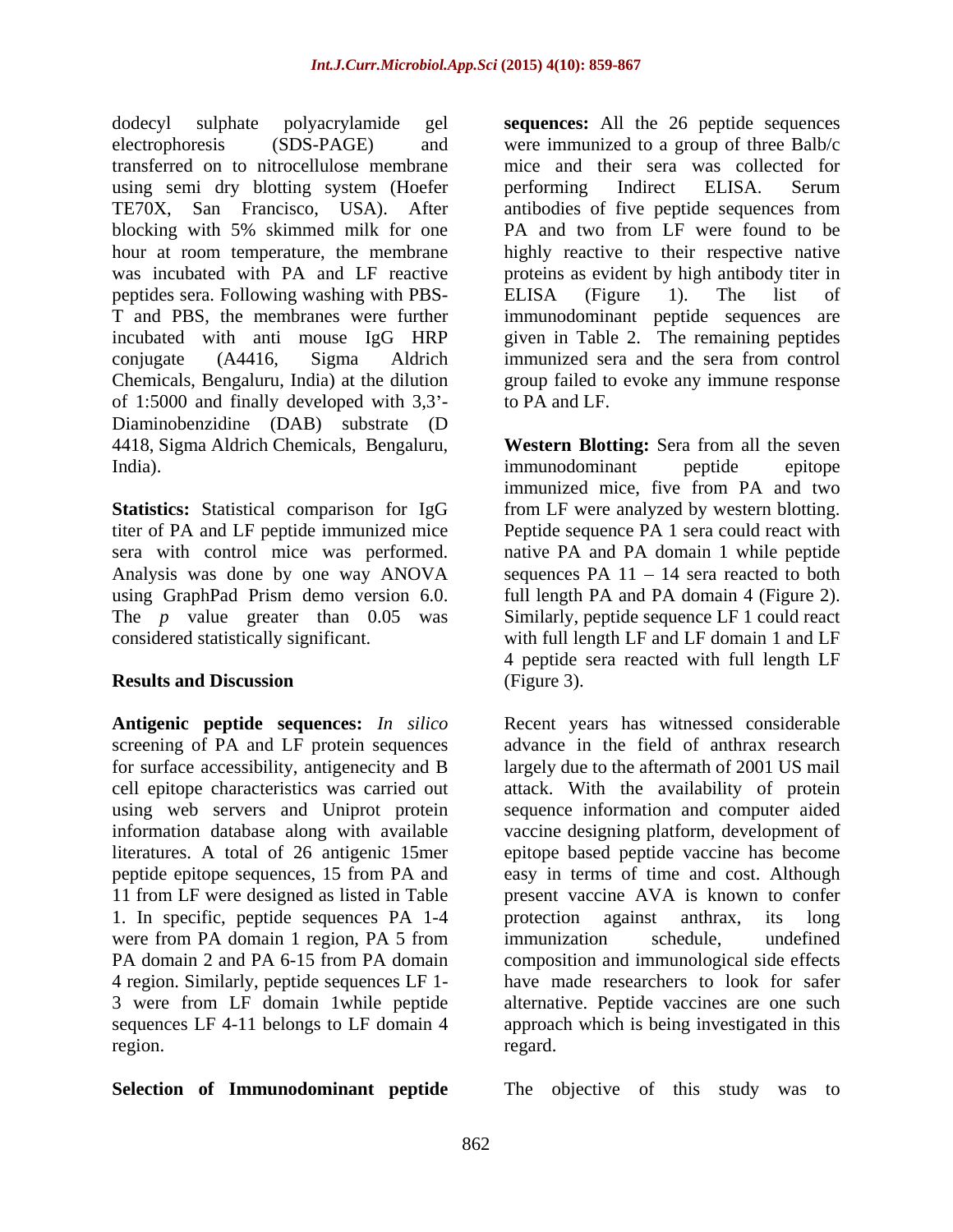investigate the immunogenic proteins PA cell epitope using web servers and protein and LF of *Bacillus anthracis* and find out data base. A total of26 peptide sequences the immunodominant B cell epitopes that were generated and custom synthesized. On could serve as peptide vaccine. For this immunization of these peptides to Balb/c purpose, we first screened the entire length mice, only seven peptides were able to elicit of both PA and LF proteins to obtain a series significant level of antibody response of 15mer peptide sequences which were against their respective native proteins as specific, antigenic, surface accessible and B

determined by ELISA.

**Table.1** Peptide sequences finalized from PA and LF after in silico screening and analysis

| Peptide sequences from PA | Peptide sequences from LF |
|---------------------------|---------------------------|
| PA 1 - SAGPTVPDRDNDGIP    | LF 1 - PVLVIQSSEDYVENT    |
| PA 2 - GIPDSLEVEGYTVDV    | LF 2 - ALNVYYEIGKILSRD    |
| PA 3 - SLEVEGYTVDVKNKR    | LF3 - IKNASDSDGQDLLFT     |
| PA 4 - VDVKNKRTFLSPWIS    | LF 4 - RNDSEGFIHEFGHAV    |
| PA 5 - GNAEVHASFFDIGGS    | LF 5 - EGFIHEFGHAVDDYA    |
| PA 6 - ESVVKEAHREVINSS    | LF 6 - GFIHEFGHAVDDYAG    |
| PA 7 - AHREVINSSTEGLLL    | LF 7 - LTSYGRTNEAEFFAE    |
| PA 8 - NSSTEGLLLNIDKDI    | LF 8 - NEAEFFAEAFRLMHS    |
| PA 9 - SSTEGLLLNIDKDIR    | LF 9 - EAEFFAEAFRLMHST    |
| PA 10 - KEVINDRYDMLNISS   | LF 10 - EFFAEAFRLMHSTDH   |
| PA 11 - QDGKTFIDFKKYNDK   | LF 11 - NAPKTFQFINDQIKF   |
| PA 12 - GKTFIDFKKYNDKLP   |                           |
| PA 13 - KTFIDFKKYNDKLPL   |                           |
| PA 14 - FKKYNDKLPLYISNP   |                           |
| PA 15 - AVTEKNTIINPSENG   |                           |

**Table.2** Immunodominant peptide sequences from PA and LF reactive to their native proteins determined by Indirect ELISA

| Immune dominant PA peptide sequences | Immune dominant LF peptide sequences |  |  |
|--------------------------------------|--------------------------------------|--|--|
| PA 4 - VDVKNKRTFLSPWIS               | LF 1 - PVLVIQSSEDYVENT               |  |  |
| PA 11 - QDGKTFIDFKKYNDK              | LF 4 - RNDSEGFIHEFGHAV               |  |  |
| PA 12 - GKTFIDFKKYNDKLP              |                                      |  |  |
| PA 13 - KTFIDFKKYNDKLPL              |                                      |  |  |
| PA 14 - FKKYNDKLPLYISNP              |                                      |  |  |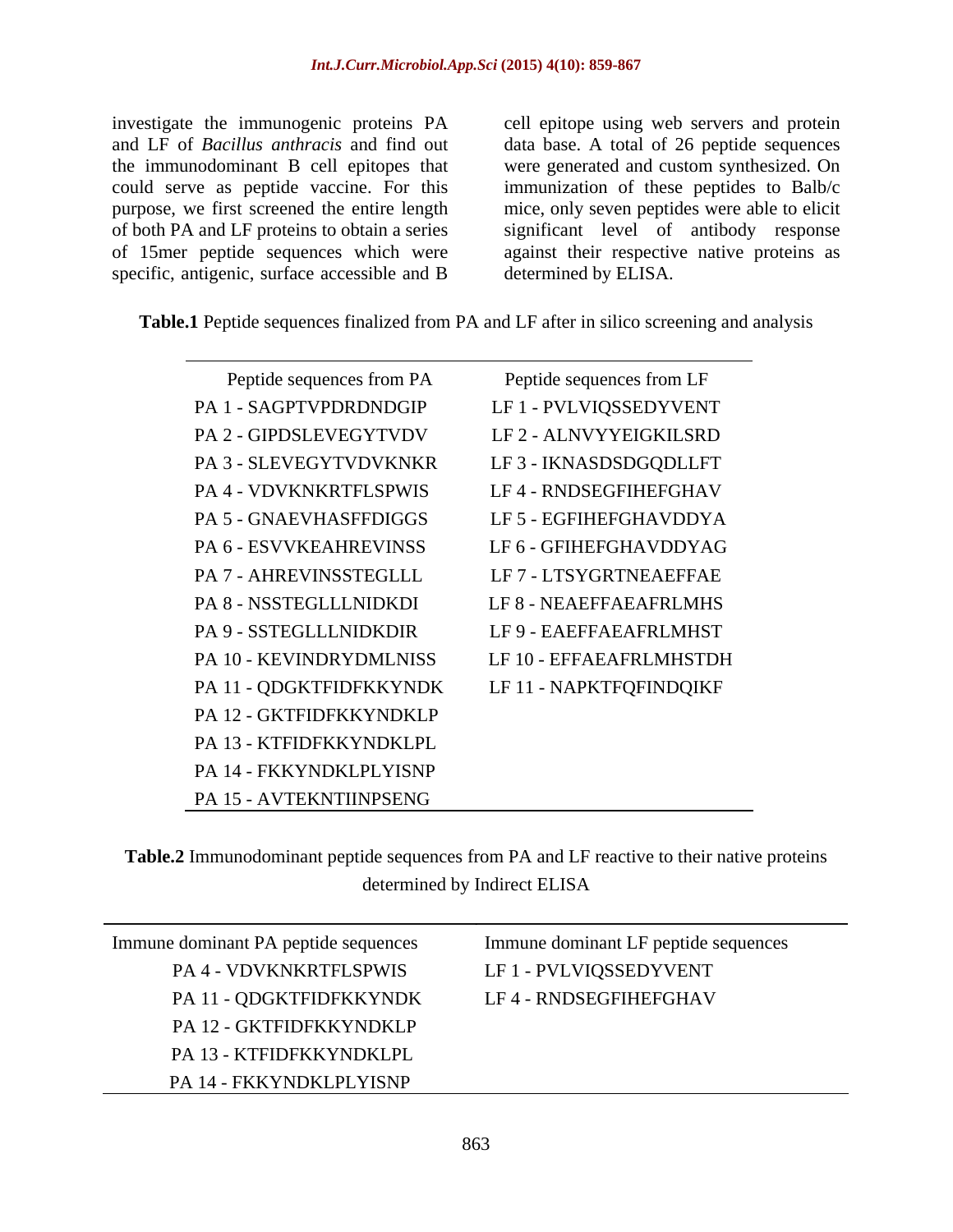**Figure.1** Serum IgG titer of PA and LF peptide sequences immunized mice sera as determined by Indirect ELISA. (A) PA protein reactive peptides sera. (B) LF protein reactive peptide sera. Data represented in triplicate of pooled sera and analyzed by One way ANOVA using GraphPad Prism Demo version 6.0.  $p > 0.05$  was considered statistically significant



Figure.2 Western blotting of PA peptide sera with native PA and its domains. PA and its domains PA-D1 and PA-D4 were resolved in 10%SDS PAGE and transferred to nitrocellulose membrane. (A) PA 4 peptide sera reacting to PA and PA-D1.  $(B - E)$ . PA and PA-D4 proteins reaction with peptide sequences PA 11, 12, 13 and 14 respectively. Sera reactive protein bands are indicated by black arrows

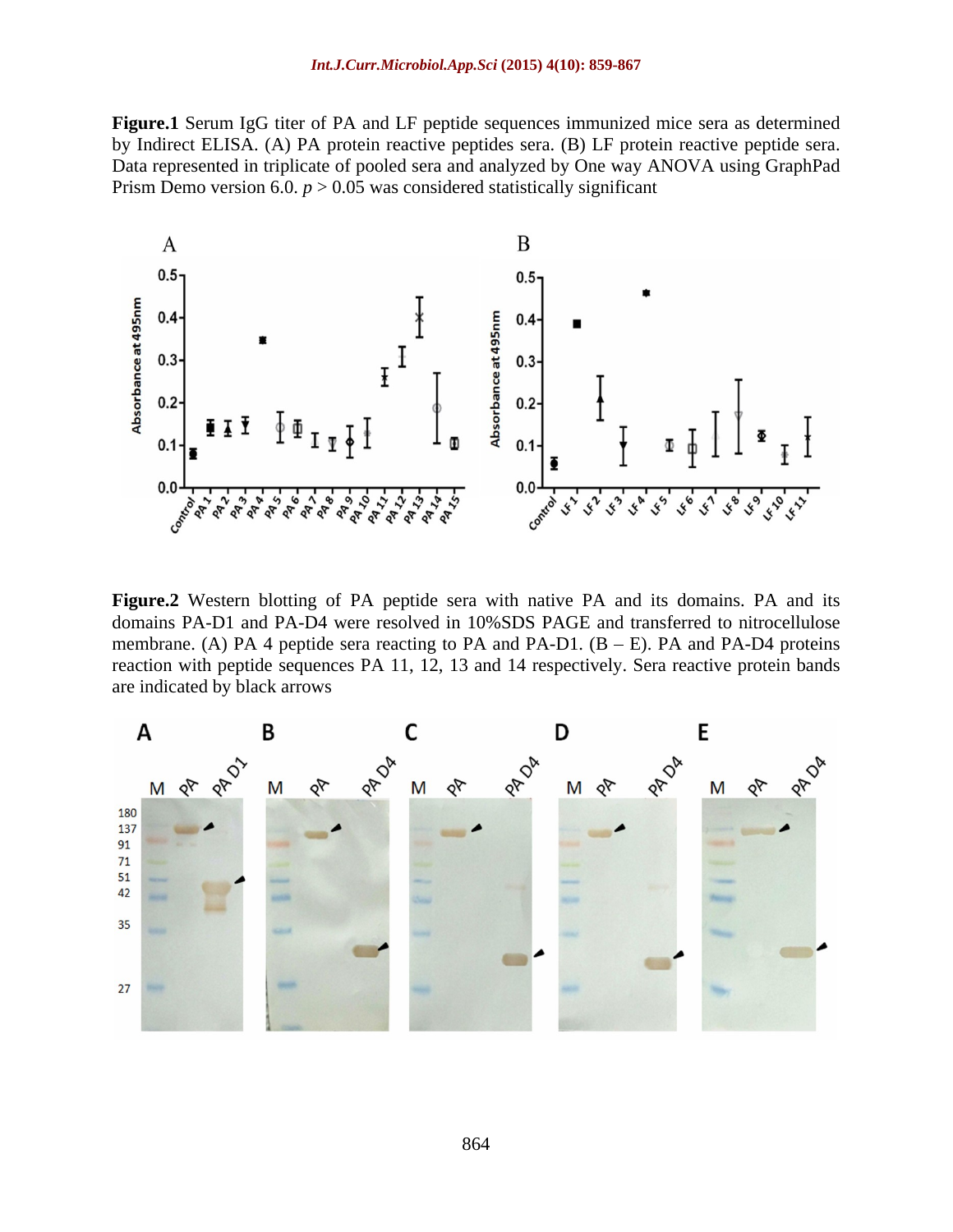**Figure.3** Western blotting of LF peptide sera with native LF and its domains. LF and its domains LF-D1 was resolved in 10% SDS PAGE and transferred into nitrocellulose membrane. (A) LF 1 peptide sera reacting to LF and LF-D1. (B) LF 4 peptide sera reaction with full length LF. Sera reactive protein bands are indicated by black arrows



Five out of seven epitope sequences were trigger an effective immune response against in native protein. These are the regions of better and sustained immunological catalytic site respectively. Western blotting confirmed the fact that each sera could specifically bind to its respective domain along with their full length proteins.

The peptide sequences in the present study a The authors are thankful to Director. were finalized based on careful sequence<br>analysis, consistent output data from two<br>Establishment for providing necessary immunodominant and can be a good candidate for peptide vaccine that can

from PA while two from LF. The four anthrax *in vivo.* Further advancement in this sequences of PA were from domain 4 regard can be achieved by suitable adjuvant spanning the amino acid residues 698 to 721 formulation and mode of delivery to get PA which are known to bind the cell surface response. In addition, the antibodies derived receptors during intoxication (Varughese *et*  by immunizing the peptide sequences PA 1, *al*., 1999). The fifth immunodominant 11,12,13,14 and LF 1 and 4 could recognize epitope sequence of PA was found to be the their respective full length proteins in region from PA domain 1 adjacent to furin domain specific manner. This feature can be cleavage site. The two epitope sequences of very well exploited in developing antigen LF were found to be from LF domain 1 and based diagnostic tools. Finally to conclude, 4 which corresponds to PA binding site and the immunodominant peptide sequences analysis of these peptide immunized sera vaccine and diagnostic molecules against better and sustained immunological identified in this study can be used both as anthrax.

## **Acknowledgement**

analysis, consistent output data from two Establishment for providing necessary well known web servers and *in vitro* facilities to carry out this work. Nagendra analysis of immunized peptide sera. Hence Suryanarayana is the recipient of Senior these epitope sequences were found to be Research Fellowship from University Grants The authors are thankful to Director, Defence Research and Development Commission, New Delhi.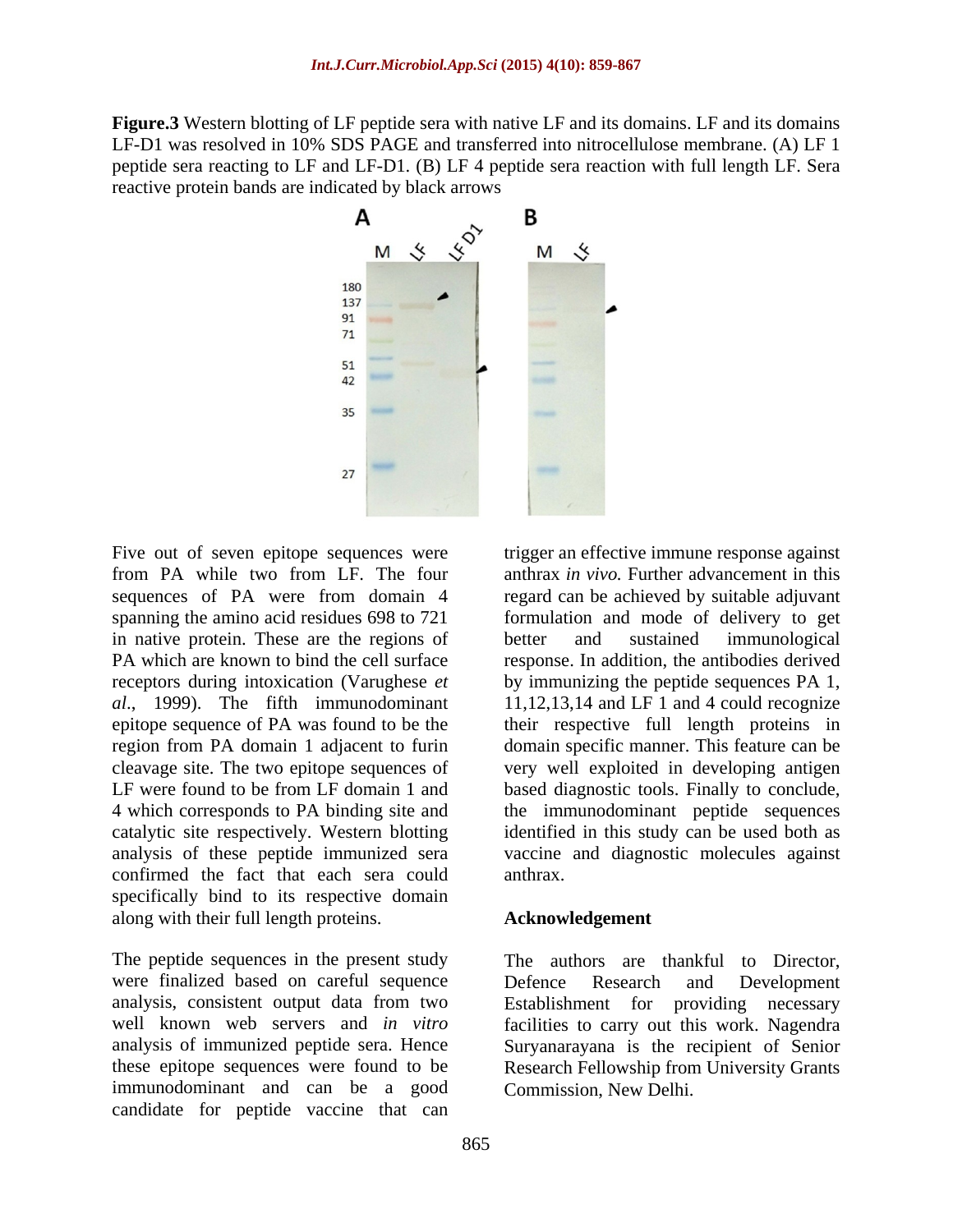- Altboum, Z., Gozes, Y., Barnea, A., Pass, anthrax: Evaluation of various infected guinea pigs. *Infect Immun* .
- Ascough, S., Ingram, R. J., Chu, K, K., J., Gallagher, T. B., Dyson, H., Williamson, E. D., Robinson, J. H., *Mol Biol Cell.* 3: 1269–1277. HLA polymorphism on CD4+ T cell 10: 5529-5531

- Bellanti, J. A., Lin, F. Y. C., Chu, C., Shiloach, J., Leppla, S. H., Benavides, C., Robbins, J. B., Schneerson, R. 2011. Phase I study of recombinant
- Bourdette, D. N., Edmonds, E., Smith, C., Bowen, J. D., Guttmann, C. R., Nagy,
- Chitlaru, T., Altboum, Z., Reuveny, S., *Immunol Rev*. 239: 221-236 Skiadopoulos, M. H, Ionin, B. 2013.
- **Reference** Cunningham, K., Lacy, D. B., Mogridge, J., A., White, M., Kobiler, D. 2002. on oligomeric anthrax protective Postexposure prophylaxis against antigen. *Proc Natl Acad Sci*. 99: 7049- Collier, R. J. 2002. Mapping the lethal factor and edema factor binding sites 7053
	- treatment regimens in intranasally Friedlander, A. 1986. Macrophages are 70: 6231-6241 through an acid- dependent process. *J*  sensitive to anthrax lethal toxin *Biol Chem.* 261: 7123-7126.
	- Reynolds, C. J., Musson, J. A., Hanna, P.C., Kochi, S., Collier, R.J. 1992. Doganay, M., Metan, G., Ozkul, Y., Biochemical and physiological Baillie, L., Sriskandan, S., Moore, S. changes induced by anthrax lethal Biochemical and physiological toxin in J774 macrophage-like cells. *Mol Biol Cell.* 3: 1269–1277.
	- Maillere, B., Boyton, R. J., Altman, D. Hu, M., Li, J., Yao, S.Q .2008. In situ Click M. 2014. Anthrax lethal factor as assembly of small molecule matrix immune target in humans and metalloprotease inhibitor containing transgenic mice and the impact of Zinc chelating groups. *Org Letters* . 10: 5529-5531
	- immunity. *PLoS Pathog* 10(5): Kaur, M., Chug, H., Singh, H., Chandra, S., e1004085. Mishra, M., Sharma, M., Bhatnagar, doi:10.1371/journal.ppat.1004085 G. A., Karpas, A., Moayeri, M., Guo, R. 2009. Identification and characterization of immunodominant B cell epitope of the C terminus of protective antigen of *Bacillus anthracis*. *Mol Immunol*. 46: 2107- 2115
	- mutant protective antigen of *Bacillus*  Knutson, K. L., Schiffman, K., Disis, M. L. *anthracis*. *Clin Vaccine Immunol*. 19: 2001. Immunization with a HER-2/neu 140-145 helper peptide vaccine generates HER- 2/neu CD8 T-cell immunity in cancer patients. *J Clin Invest*. 107: 477-484.
	- Z. P., Simon, J., Whitham, R., Lovera, Lopez, J. A.,Eilenman, C., Audran, R., J., Yadav, V., Mass, M., Spencer, L., Roggero, M. A., Bonelo, A., Tiercy, J. Culberstone, N., Bartholomew, R. M., Theofan, G., Milano, J., Offner, H., synthetic malaria vaccine elicits a Vandenbark, A. A. 2005. A highly potent  $CD8(+)$  and  $CD4(+)$  T immunogenic trivalent T cell receptor bymphocyte immune response in peptide vaccine for multiple sclerosis. humans. Implications for vaccine *Mult Scler*, 11: 552 561. strategies. *Eur J Immunol.* 31: 1989- M., Spertini, F., Corradin, G. 2001. A potent  $CD8(+)$  and  $CD4(+)$  T lymphocyte immune response in 1998
	- Shafferman, A. 2010. Progress and Malkevich. N. V., Basu, S., Rudge, T. L., novel strategies in vaccine Clement, K. H., Chakrabarti, A. C., development and treatment of anthrax. Aimes, R. T., Nabros, G. S.,